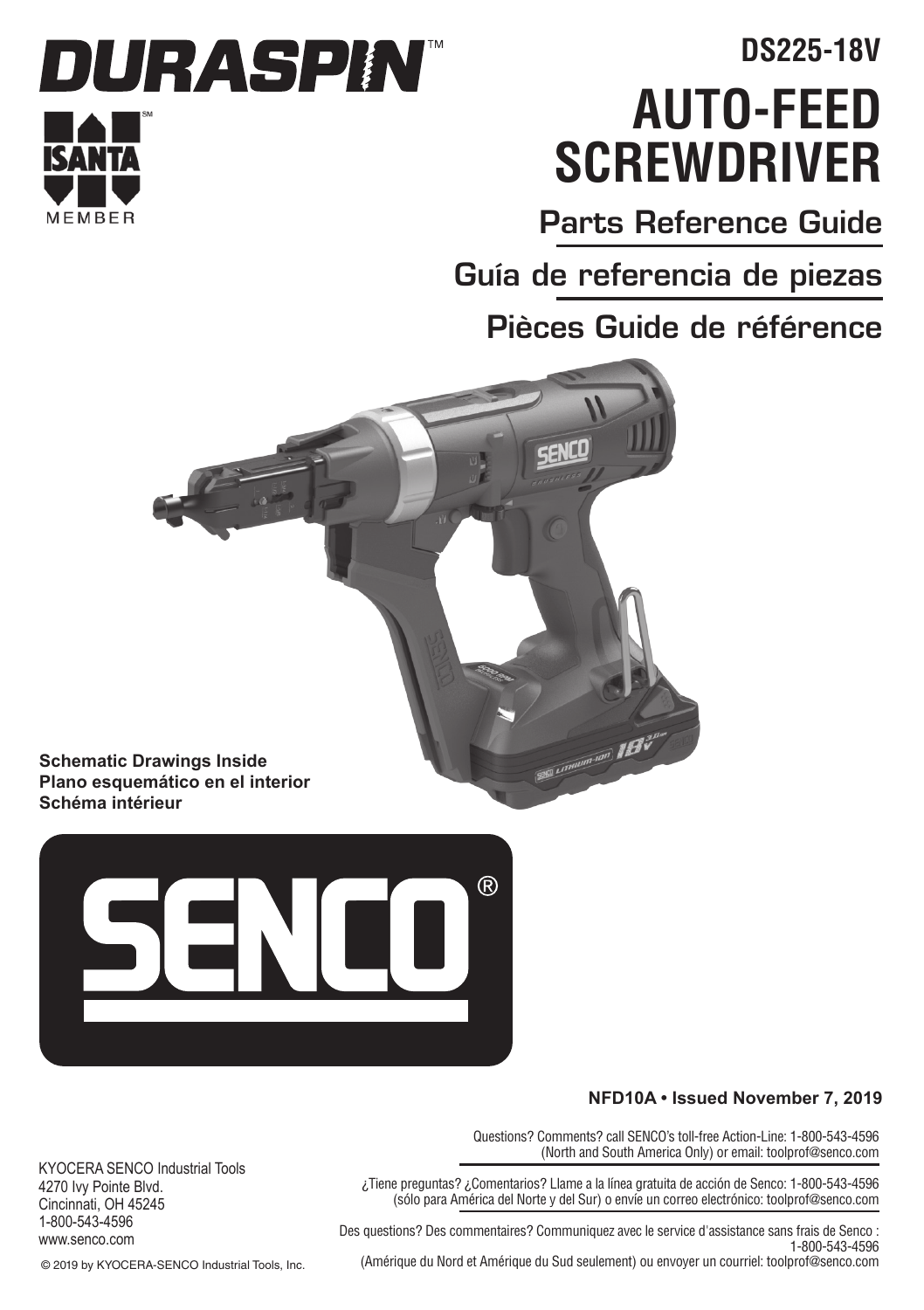

## **Auto-Feed Screwdriver DS225-18V**

VB0189